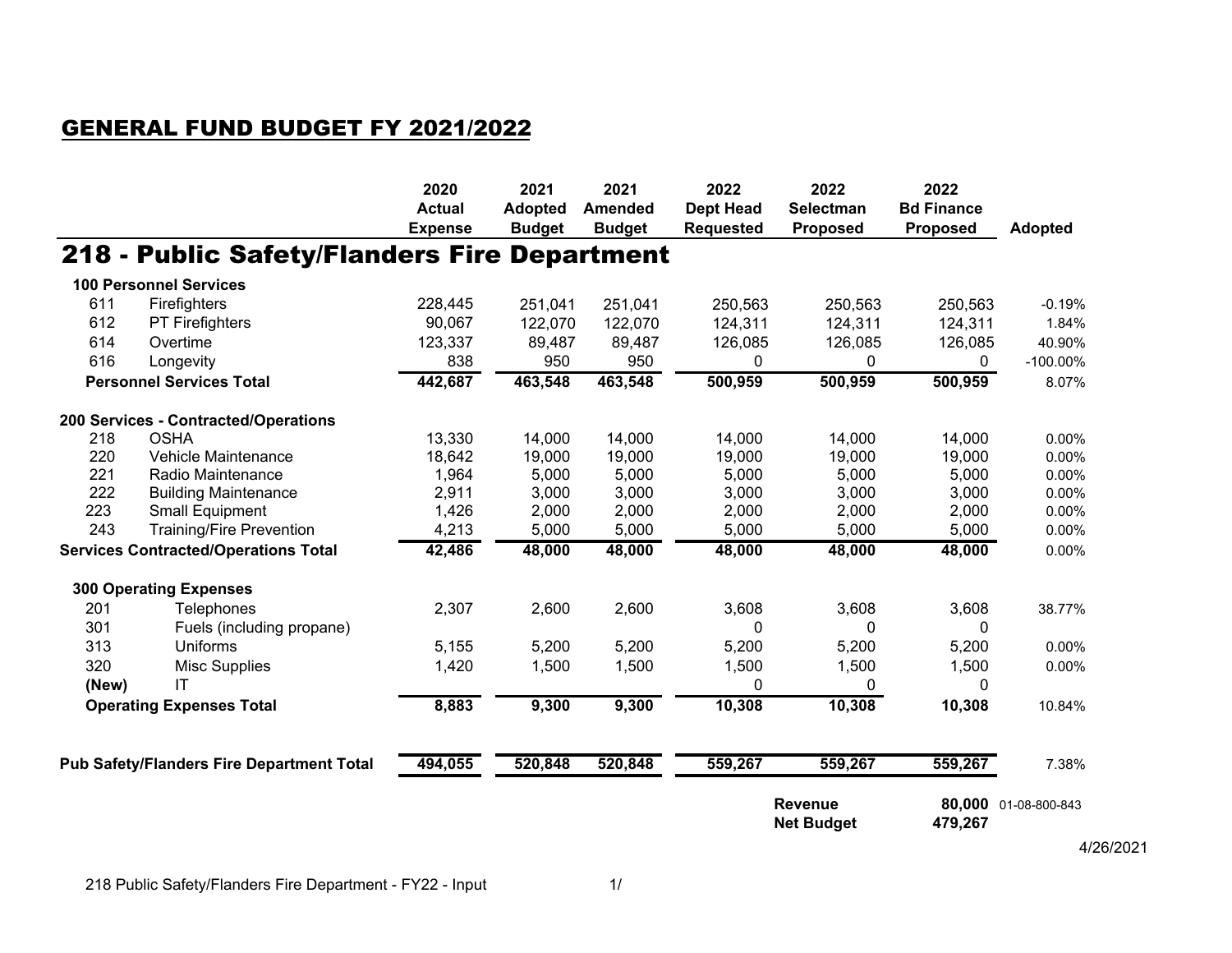#### **Department Total 559,267**

### TOWN OF EAST LYME

**Dept No. <sup>218</sup> Budget Input DeptPS Flanders Fire Dept**

# **FY 2021/2022**<br><sup>218</sup> Budget Input

**26-Apr-21**

| Acct.                                      | <b>Account</b><br><b>Description</b> | 21/22<br><b>Budget</b> | <b>Supporting Description of Activity</b>                                                                                                                                                                                                                                                                                                                                                                                                               |
|--------------------------------------------|--------------------------------------|------------------------|---------------------------------------------------------------------------------------------------------------------------------------------------------------------------------------------------------------------------------------------------------------------------------------------------------------------------------------------------------------------------------------------------------------------------------------------------------|
|                                            | <b>100 Personnel Services</b>        |                        | Reflects salary for four (4) full-time certified firefighters, 40 hours per week for 52 weeks. One (1) of                                                                                                                                                                                                                                                                                                                                               |
| 611                                        | Firefighters                         | 250,563                | the four (4) full-time firefighters salaries is paid by EL Amabulance. Pay rates are based on<br>negotiated contract between Town and IAFF Local 3377.                                                                                                                                                                                                                                                                                                  |
| 612                                        | <b>PT Firefighters</b>               | 124,311                | Reflects salaries for Part-time (certified) firefighters working week nights and weekends. They also<br>provide coverage for full-time firefighters when they are off or become invovled in other firefighter<br>activities (ie.sick, vacation, classes or trainings, etc.). There are times they may need to be held over<br>for unexpected open shifts, storms or other emergencies. They receive the same 13.5 holidays at<br>their OT rate as well. |
| 614                                        | Overtime                             | 126,085                | 1 FT firefighter receives 260 scheduled hours of OT + 108 hours for Holidays. One (1) of the four (4)<br>full-time firefighters overtime is paid by EL Amabulance. We plan for 100 hours of unscheduled OT<br>per full-timer which covers when firefighters work over their scheduled shift, get ordered-in or held<br>over for unexpected open shifts, Storms, Town Events or other emergencies.                                                       |
| 616                                        | Longevity                            | $\Omega$               | Per the contract between Town and IAFF Local 3377. None of our fireman are eligible for the<br>lonevity pay                                                                                                                                                                                                                                                                                                                                             |
| <b>Personnel Services Total</b><br>500,959 |                                      |                        |                                                                                                                                                                                                                                                                                                                                                                                                                                                         |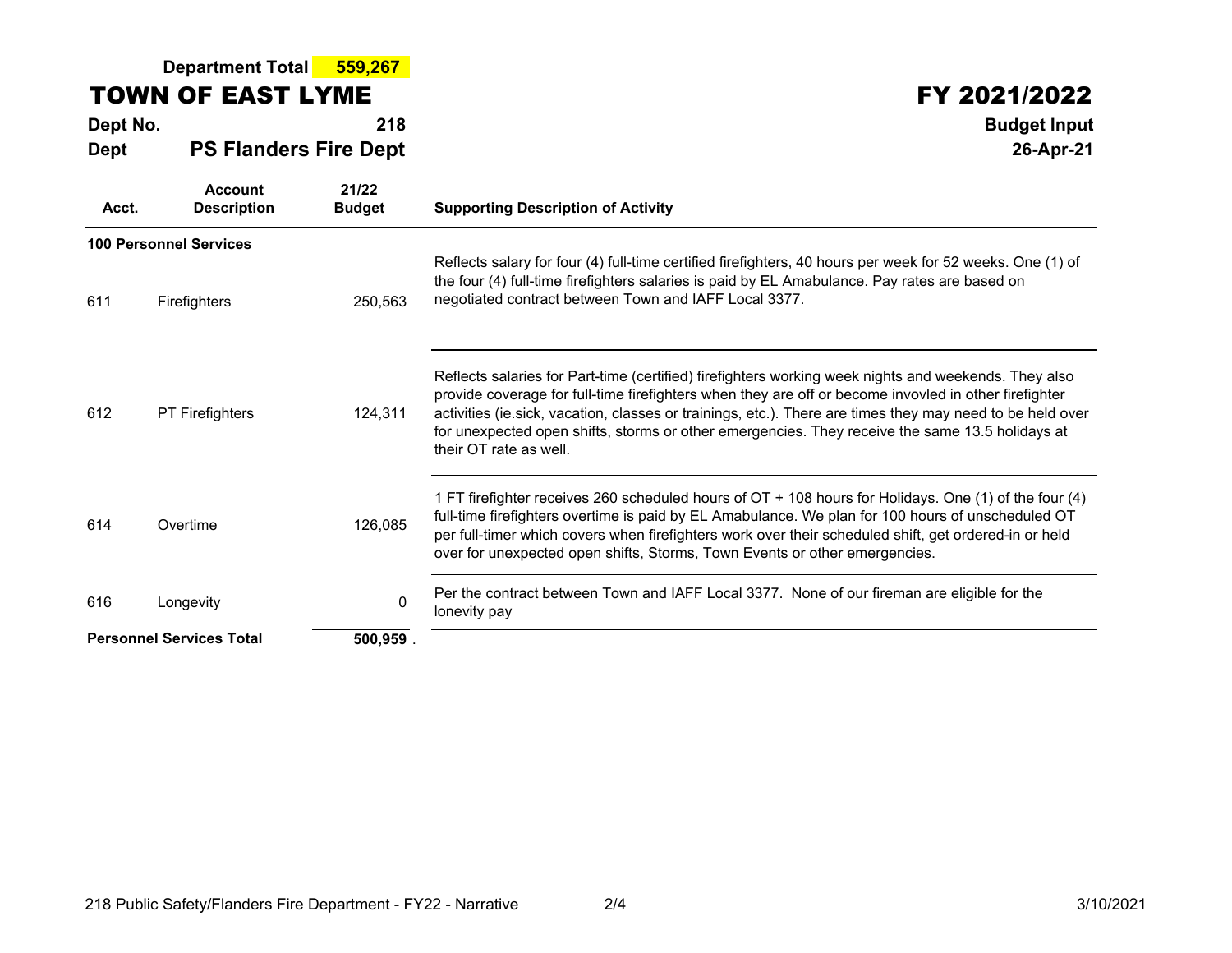| Acct.                                  | <b>Account</b><br><b>Description</b> | 21/22<br><b>Budget</b> | <b>Supporting Description of Activity</b>                                                                                                                                                                                                                                                                                                                                                                                                                                                                                                                                                                                                                                                                                                                                                                                                  |
|----------------------------------------|--------------------------------------|------------------------|--------------------------------------------------------------------------------------------------------------------------------------------------------------------------------------------------------------------------------------------------------------------------------------------------------------------------------------------------------------------------------------------------------------------------------------------------------------------------------------------------------------------------------------------------------------------------------------------------------------------------------------------------------------------------------------------------------------------------------------------------------------------------------------------------------------------------------------------|
|                                        | 200 Services - Contracted/Operations |                        |                                                                                                                                                                                                                                                                                                                                                                                                                                                                                                                                                                                                                                                                                                                                                                                                                                            |
| 218                                    | <b>OSHA</b>                          | 14,000                 | This account covers all of our Annually REQUIRED OSHA Testing as well as Maintenance and<br>Repair of that Equipment. Such as testing for 33 SCBA's, Bottle hydro's, approx. 300' of Ground<br>Ladders, approx. 12,000' of Fire Hose and roughly 25 appliances. It includes Testing of the Pumps<br>on the Apparatus. Testing of the Aerial Ladder. It also covers Repair and Replacement of some<br>items like SCBA masks and other Life Safety Equipment Required to maintain working in Hazardous<br>Environments. 50% payment for SCBA Air Compressor at Niantic FD. A portion of the Vehicle<br>Exhaust Capture system is paid from this account, the other portion comes from the Building<br>Maintenance account. We have been able to keep this account at a 0% increase the last 5 years<br>and only a .90% increase 7 years ago. |
| 220                                    | Vehicle Maintenance                  | 19,000                 | This covers Annual and Unexpected maintenance and repairs on 5 pieces of Fire Apparatus (ie.<br>tires, brakes, batteries, oil, filters etc.) When testing is done, it typically discovers problems and<br>those problems need to be fixed. Currently Engine 1 needs est. 25k of repairs. Engine 1 which is 25<br>years old and is 5 years past the allotted service life set by NFPA. It has become very costly to<br>maintain approx. \$25,000 over the last 7 years. Fortunately we have SAVED THOUSANDS OF<br>DOLLARS in labor, by having the Towns Diesel Mechanic do Maintenance and Repairs not<br>pertaining to Fire Serivce Certified repairs. This Account over the last 9 years has been as high<br>as \$18,000 down to \$16,000 and up to \$19,000 staying at 0% increase the last three years.                                 |
| 221                                    | Radio Maintenance                    | 5,000                  | Portable Radio Batteries have been purchased and cycled out as needed. Remaining funds go<br>towards any repairs or programming needed thoughout the year. We have been able to keep this<br>account at a 0% increase the last 5 years which is an overall 13.04% decrease from 6 years<br>ago. Last year it was decided that instead of CIP funds for Radios, those funds should be<br>moved here.                                                                                                                                                                                                                                                                                                                                                                                                                                        |
| 222                                    | <b>Building Maintenance</b>          | 3,000                  | Cleaning supplies (glass cleaner, garbage bags, paper supplies, light bulbs, toilet paper etc.)<br>Overhead Door contract for Maintence and Repairs of apparatus doors. Minor building maintenance<br>and repairs. Miscellaneous hardware and fire extinguisher refills. A portion of the Vehicle Exhaust<br>Capture system is paid from here. We have been able to keep this account at a 0% increase the<br>last 7 years.                                                                                                                                                                                                                                                                                                                                                                                                                |
| 223                                    | Small Equipment                      | 2,000                  | This account covers Annual Mainenance and Repair for all our Saws(ie.chain saws & K12 saws),<br>Generators and Dewatering Pumps. We also purchase specialized fuel (Tool Fuel) for this<br>equipment from this account. Small handtools are repaired or replaced fromt his account as well.<br>This Account was created 6 years ago, it was decreased by 20% 5 years ago where we have<br>been able to keep this account at a 0% increase for the last 7 years.                                                                                                                                                                                                                                                                                                                                                                            |
| 243                                    | <b>Training/Fire</b><br>Prevention   | 5,000                  | This Account covers Initial training for New Members and Annual Required Training for Current<br>Members, to meet both NFPA and OSHA Requirements. From this account we also purchase study<br>books and training aids. All the School Fire Prevention purchases come out of this account as well.<br>Until last year we have been able to keep this account at a 0% increase the last 9 years.                                                                                                                                                                                                                                                                                                                                                                                                                                            |
| Services/Contract/Oper Total<br>48,000 |                                      |                        |                                                                                                                                                                                                                                                                                                                                                                                                                                                                                                                                                                                                                                                                                                                                                                                                                                            |